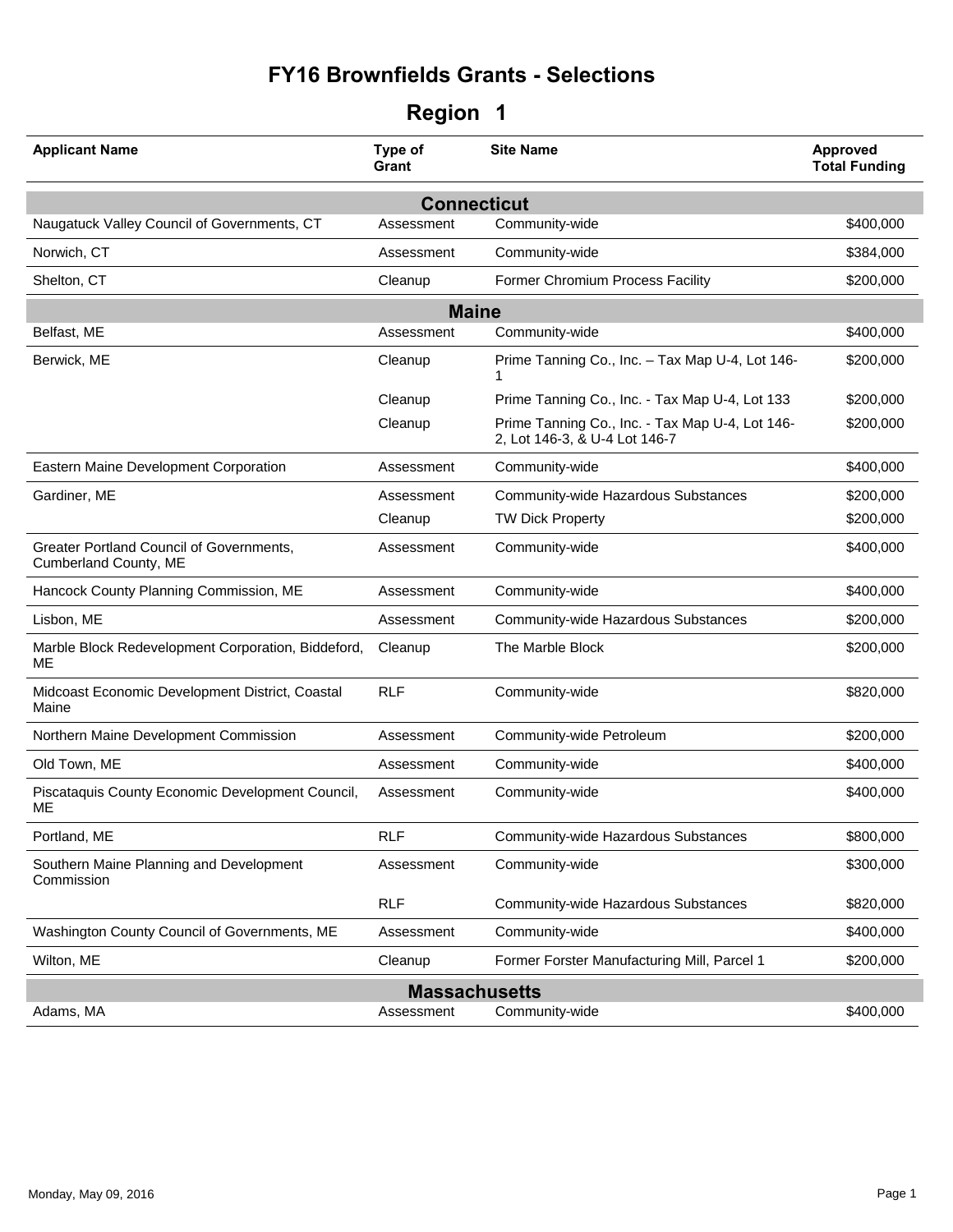| <b>Applicant Name</b>                                                                    | Type of<br>Grant     | <b>Site Name</b>                                               | Approved<br><b>Total Funding</b> |
|------------------------------------------------------------------------------------------|----------------------|----------------------------------------------------------------|----------------------------------|
|                                                                                          |                      | <b>Massachusetts (continued)</b>                               |                                  |
| Chicopee, MA                                                                             | Cleanup              | Former Uniroyal Tire Complex (Building #28<br>South)           | \$200,000                        |
|                                                                                          | Cleanup              | Former Uniroyal Tire Complex (Building 28<br>North)            | \$200,000                        |
|                                                                                          | Cleanup              | Former Uniroyal Tire Complex (Building #28<br>North Extension) | \$200,000                        |
| Everett, MA                                                                              | Assessment           | Community-wide Hazardous Substances                            | \$200,000                        |
| Gardner Redevelopment Authority, MA                                                      | Cleanup              | Former Garbose Metal Factory (Parcel #R12-1-<br>5)             | \$200,000                        |
|                                                                                          | Cleanup              | Former Garbose Metal Factory (Parcel #R12-1-<br>5A)            | \$200,000                        |
|                                                                                          | Cleanup              | Former Garbose Metal Factory (Parcel #R17-21-<br>4)            | \$200,000                        |
| Greylock Flume, Inc., North Adams, MA                                                    | Cleanup              | Greylock Flume                                                 | \$200,000                        |
| Lee, MA                                                                                  | Assessment           | Community-wide                                                 | \$300,000                        |
| Massachusetts Department of Environmental<br>Protection                                  | Assessment           | Community-wide                                                 | \$400,000                        |
| Merrimac, MA                                                                             | Cleanup              | Coastal Metals (Parcel 3-1-8)                                  | \$130,000                        |
|                                                                                          | Cleanup              | Coastal Metals (Parcel 3-1-20)                                 | \$200,000                        |
|                                                                                          | Cleanup              | Coastal Metals (Parcel 3-1-7)                                  | \$200,000                        |
| Merrimack Valley Planning Commission, MA                                                 | <b>RLF</b>           | Community-wide                                                 | \$820,000                        |
| Plymouth, MA                                                                             | Cleanup              | Former Revere Copper Property, Assessors Map<br>12, Lot 54     | \$200,000                        |
|                                                                                          | Cleanup              | Former Revere Copper Property, Assessors Map<br>12, Lot 46A    | \$200,000                        |
|                                                                                          | Cleanup              | Former Revere Copper Property - Assessors<br>Map 12, Lot 46C   | \$200,000                        |
|                                                                                          | <b>New Hampshire</b> |                                                                |                                  |
| Lakes Region Planning Commission, Central New<br>Hampshire                               | Assessment           | Community-wide                                                 | \$400,000                        |
| Upper Valley Lake Sunapee Regional Planning<br>Commission, Central-Western New Hampshire | Assessment           | Community-wide                                                 | \$400,000                        |
|                                                                                          | <b>Rhode Island</b>  |                                                                |                                  |
| Rhode Island Department of Environmental<br>Management                                   | Assessment           | Community-wide                                                 | \$400,000                        |
| Rhode Island Infrastructure Bank                                                         | <b>RLF</b>           | Community-wide Hazardous Substances                            | \$820,000                        |
|                                                                                          | <b>Vermont</b>       |                                                                |                                  |
| Chittenden County Regional Planning Commission,<br>VT                                    | Assessment           | Community-wide                                                 | \$400,000                        |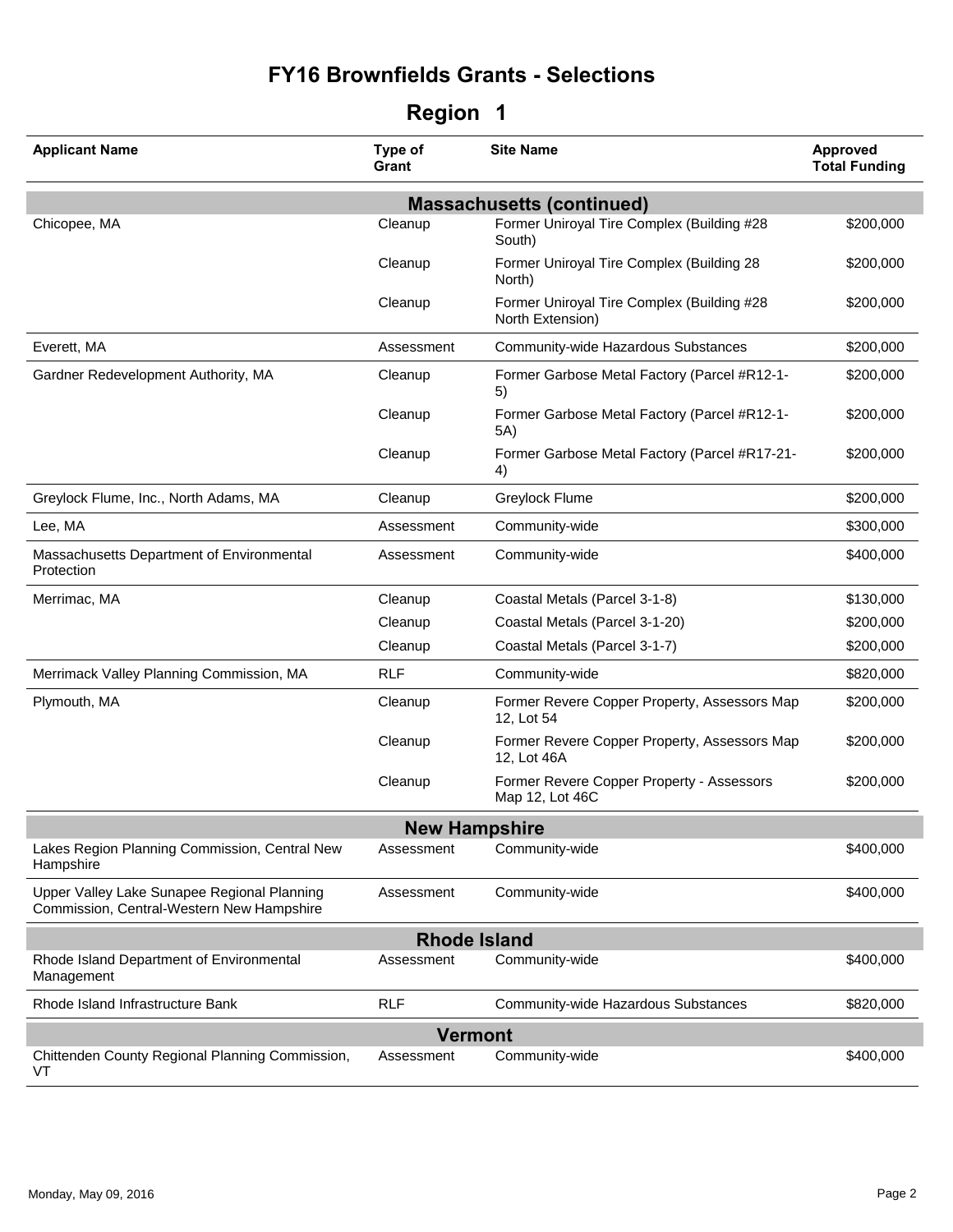| <b>Region</b><br>-1                       |                  |                            |                                  |
|-------------------------------------------|------------------|----------------------------|----------------------------------|
| <b>Applicant Name</b>                     | Type of<br>Grant | <b>Site Name</b>           | Approved<br><b>Total Funding</b> |
|                                           |                  | <b>Vermont (continued)</b> |                                  |
| Windham Regional Commission, Southeastern | Assessment       | Community-wide             | \$400,000                        |
| Vermont                                   |                  |                            |                                  |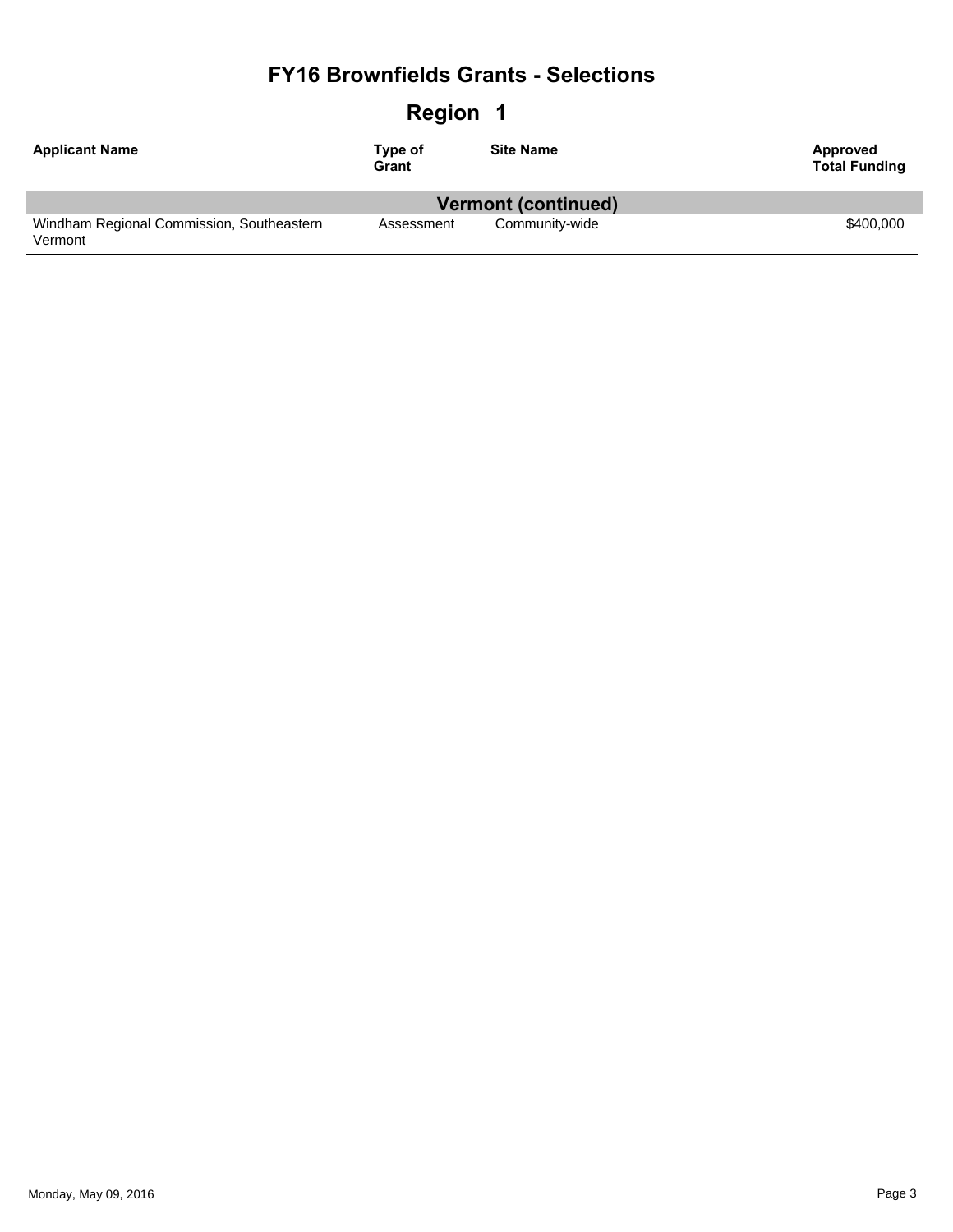| <b>Applicant Name</b>                                                  | Type of<br>Grant  | <b>Site Name</b>                         | <b>Approved</b><br><b>Total Funding</b> |
|------------------------------------------------------------------------|-------------------|------------------------------------------|-----------------------------------------|
|                                                                        | <b>New Jersey</b> |                                          |                                         |
| Asbury Park, NJ                                                        | Assessment        | Community-wide                           | \$400,000                               |
| Atlantic City, NJ                                                      | Assessment        | Community-wide                           | \$400,000                               |
|                                                                        | Cleanup           | Delta Basin Homes Site                   | \$200,000                               |
|                                                                        | Cleanup           | <b>Bungalow Park Site</b>                | \$163,658                               |
| Jersey City Redevelopment Agency, NJ                                   | Assessment        | Community-wide                           | \$400,000                               |
| Plainfield, NJ                                                         | Assessment        | Community-wide                           | \$400,000                               |
|                                                                        | <b>New York</b>   |                                          |                                         |
| Kingston, NY                                                           | Assessment        | Community-wide                           | \$400,000                               |
| New York, NY                                                           | Assessment        | Community-wide                           | \$400,000                               |
| Niagara County, NY                                                     | <b>RLF</b>        | Community-wide Hazardous Substances      | \$500,000                               |
| Rome, NY                                                               | Cleanup           | Former Rome-Turney Radiator Company Site | \$200,000                               |
| Saint Regis Mohawk Tribe, Saint Regis Mohawk<br>Indian Reservation, NY | Assessment        | Community-wide Petroleum                 | \$200,000                               |
| Wappingers Falls, NY                                                   | Assessment        | Community-wide Hazardous Substances      | \$200,000                               |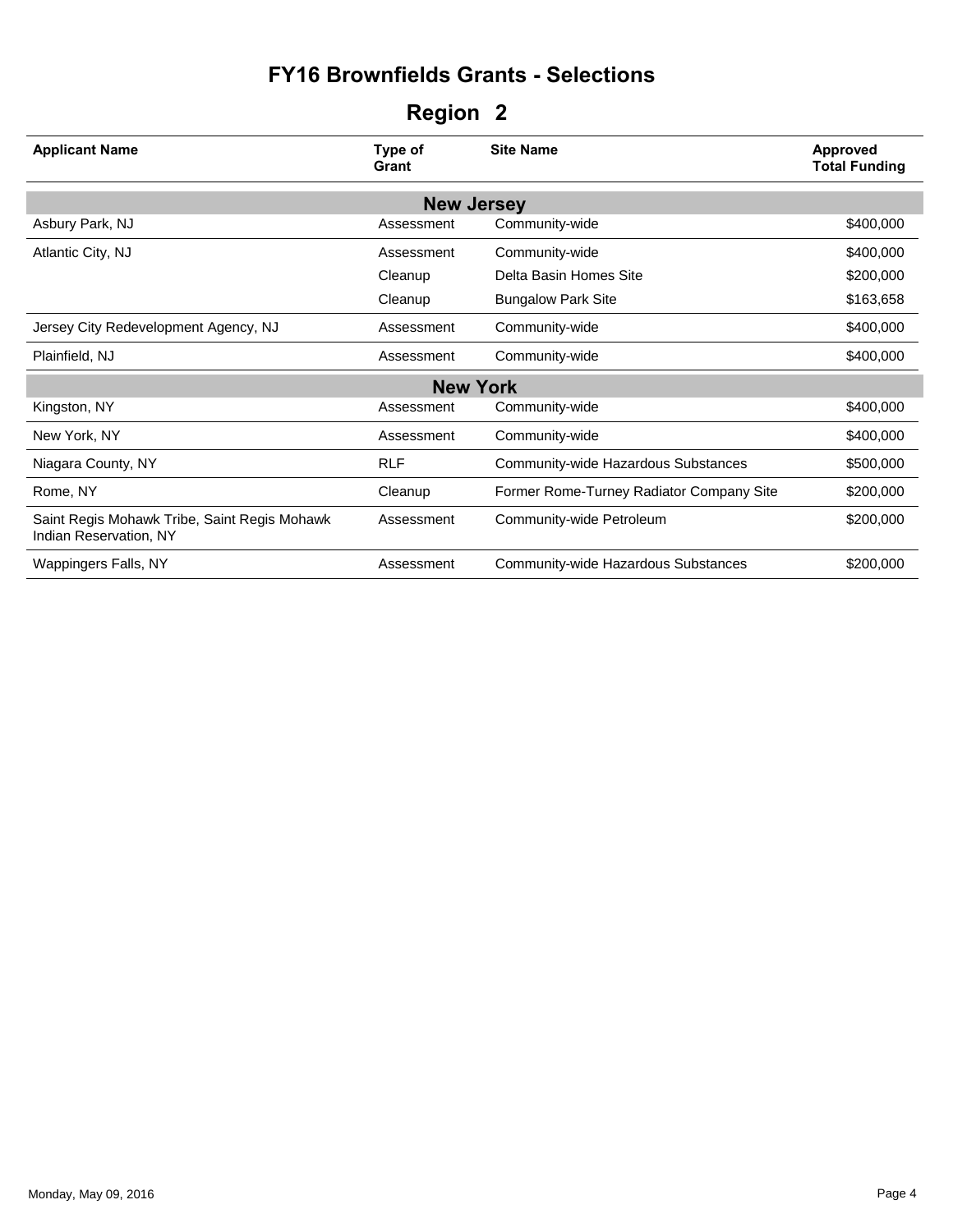| <b>Applicant Name</b>                                                                                                       | Type of<br>Grant     | <b>Site Name</b>                     | <b>Approved</b><br><b>Total Funding</b> |
|-----------------------------------------------------------------------------------------------------------------------------|----------------------|--------------------------------------|-----------------------------------------|
|                                                                                                                             | Pennsylvania         |                                      |                                         |
| Dauphin County Redevelopment Authority, PA                                                                                  | Assessment           | Community-wide                       | \$400,000                               |
| Earth Conservancy, Hanover Township and<br>Nanticoke, PA                                                                    | Cleanup              | Espy Run                             | \$200,000                               |
| Johnstown, PA                                                                                                               | Assessment           | Community-wide                       | \$400,000                               |
| Philadelphia Authority for Industrial Development, PA                                                                       | Cleanup              | 1201 South 35th Street Site          | \$200,000                               |
|                                                                                                                             | <b>RLF</b>           | Community-wide Hazardous Substances  | \$820,000                               |
|                                                                                                                             | <b>West Virginia</b> |                                      |                                         |
| Business Development Corporation of the Northern<br>Panhandle, Brooke and Hancock Counties, WV, and<br>Jefferson County, OH | Assessment           | <b>Assessment Coalition</b>          | \$600,000                               |
|                                                                                                                             | Cleanup              | Former Jimmy Carey Stadium Property  | \$52,500                                |
|                                                                                                                             | Cleanup              | "The Lodge at the Williams" property | \$106,000                               |
| Thomas, WV                                                                                                                  | Cleanup              | <b>Thomas West Riverfront</b>        | \$200,000                               |
| Wayne County Economic Development Authority<br>Inc., WV                                                                     | Cleanup              | Former Kenova Grade School           | \$200,000                               |
| West Virginia Department of Environmental<br>Protection, WV                                                                 | <b>RLF</b>           | Community-wide                       | \$820,000                               |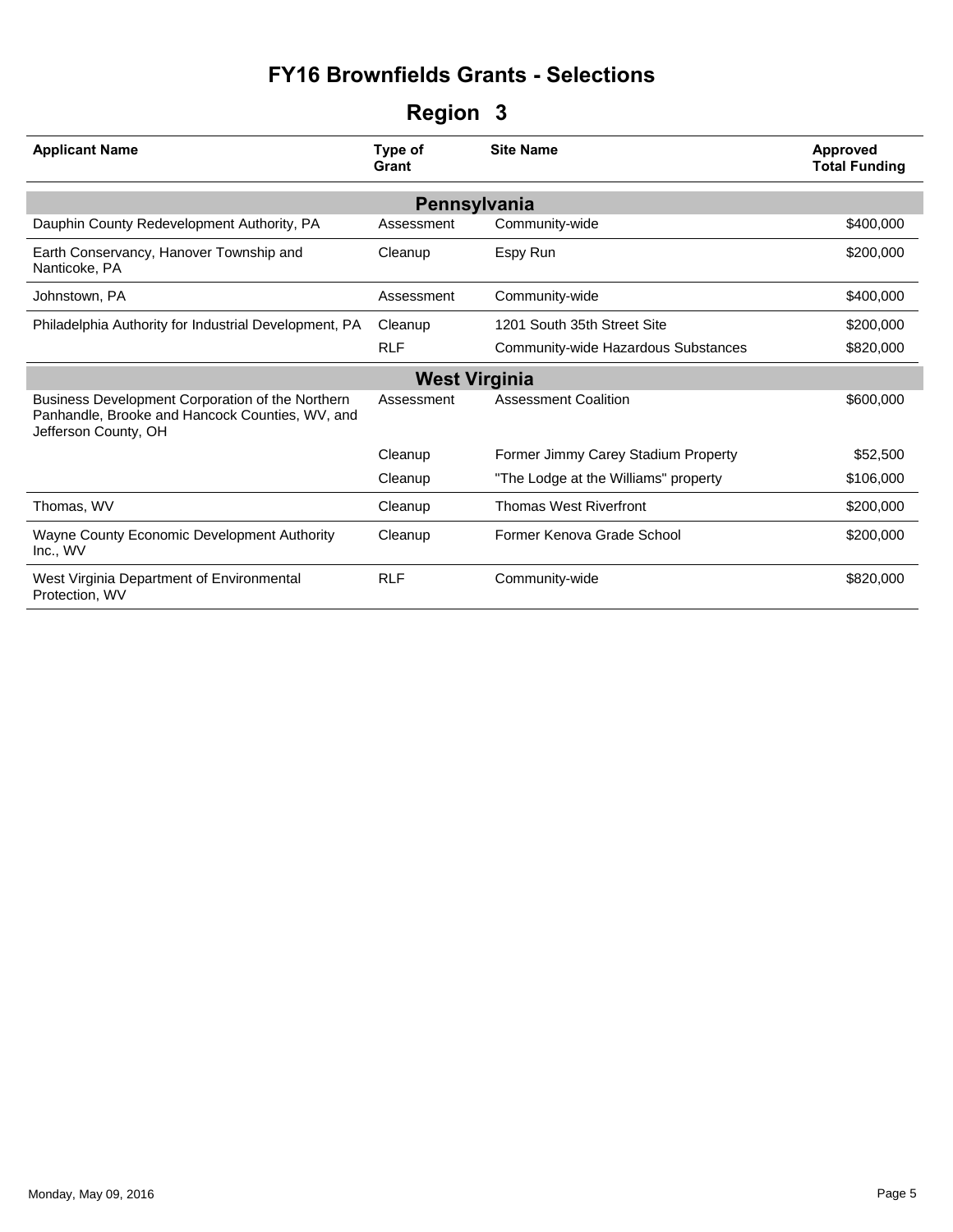| <b>Applicant Name</b>                                                   | Type of<br>Grant | <b>Site Name</b>                           | Approved<br><b>Total Funding</b> |  |
|-------------------------------------------------------------------------|------------------|--------------------------------------------|----------------------------------|--|
|                                                                         |                  | <b>Alabama</b>                             |                                  |  |
| Birmingham, AL                                                          | Assessment       | Community-wide                             | \$400,000                        |  |
| Tarrant, AL                                                             | Cleanup          | <b>Tarrant Industrial Complex</b>          | \$200,000                        |  |
|                                                                         |                  | <b>Florida</b>                             |                                  |  |
| Century, FL                                                             | Assessment       | Community-wide                             | \$400,000                        |  |
| Ormond Beach, FL                                                        | Assessment       | Community-wide                             | \$400,000                        |  |
| Palmetto Community Redevelopment Agency, FL                             | Cleanup          | <b>Edenfield Property</b>                  | \$200,000                        |  |
| St. Petersburg, FL                                                      | Assessment       | Community-wide                             | \$400,000                        |  |
| West Palm Beach, FL                                                     | Cleanup          | Henrietta Bridge Farm Project Site         | \$200,000                        |  |
|                                                                         |                  | Georgia                                    |                                  |  |
| Doraville, GA                                                           | <b>RLF</b>       | Community-wide                             | \$820,000                        |  |
|                                                                         |                  | <b>Kentucky</b>                            |                                  |  |
| Kentucky Department for Environmental Protection                        | Assessment       | Community-wide                             | \$400,000                        |  |
| Kentucky River Area Development District,<br>Southeastern Kentucky      | Assessment       | Community-wide                             | \$400,000                        |  |
| Shelbyville, KY                                                         | Assessment       | Community-wide                             | \$400,000                        |  |
|                                                                         |                  | <b>Mississippi</b>                         |                                  |  |
| Greenwood, MS                                                           | Assessment       | Community-wide                             | \$400,000                        |  |
| Hernando, MS                                                            | Assessment       | Community-wide                             | \$400,000                        |  |
| Vicksburg, MS                                                           | Assessment       | Community-wide                             | \$400,000                        |  |
| Yazoo City, MS                                                          | Assessment       | Community-wide                             | \$325,000                        |  |
|                                                                         |                  | <b>North Carolina</b>                      |                                  |  |
| East Spencer, NC                                                        | Assessment       | Community-wide                             | \$400,000                        |  |
| Richmond County, NC                                                     | Assessment       | Community-wide                             | \$400,000                        |  |
| Robbins, NC                                                             | Cleanup          | Northern Parcel of the former Robbins Mill | \$200,000                        |  |
|                                                                         | Cleanup          | Southern Parcel of the former Robbins Mill | \$200,000                        |  |
|                                                                         |                  | <b>South Carolina</b>                      |                                  |  |
| Allendale County, SC                                                    | Assessment       | Community-wide                             | \$400,000                        |  |
| Central, SC                                                             | Assessment       | Community-wide                             | \$400,000                        |  |
| Lake City, SC                                                           | Assessment       | Community-wide                             | \$400,000                        |  |
| Pickens, SC                                                             | Cleanup          | Former Rail Depot Property                 | \$127,000                        |  |
| South Carolina Department of Health and<br><b>Environmental Control</b> | <b>RLF</b>       | Community-wide Hazardous Substances        | \$820,000                        |  |
| <b>Tennessee</b>                                                        |                  |                                            |                                  |  |
| Chattanooga, TN                                                         | Cleanup          | <b>Former Glover Tract</b>                 | \$200,000                        |  |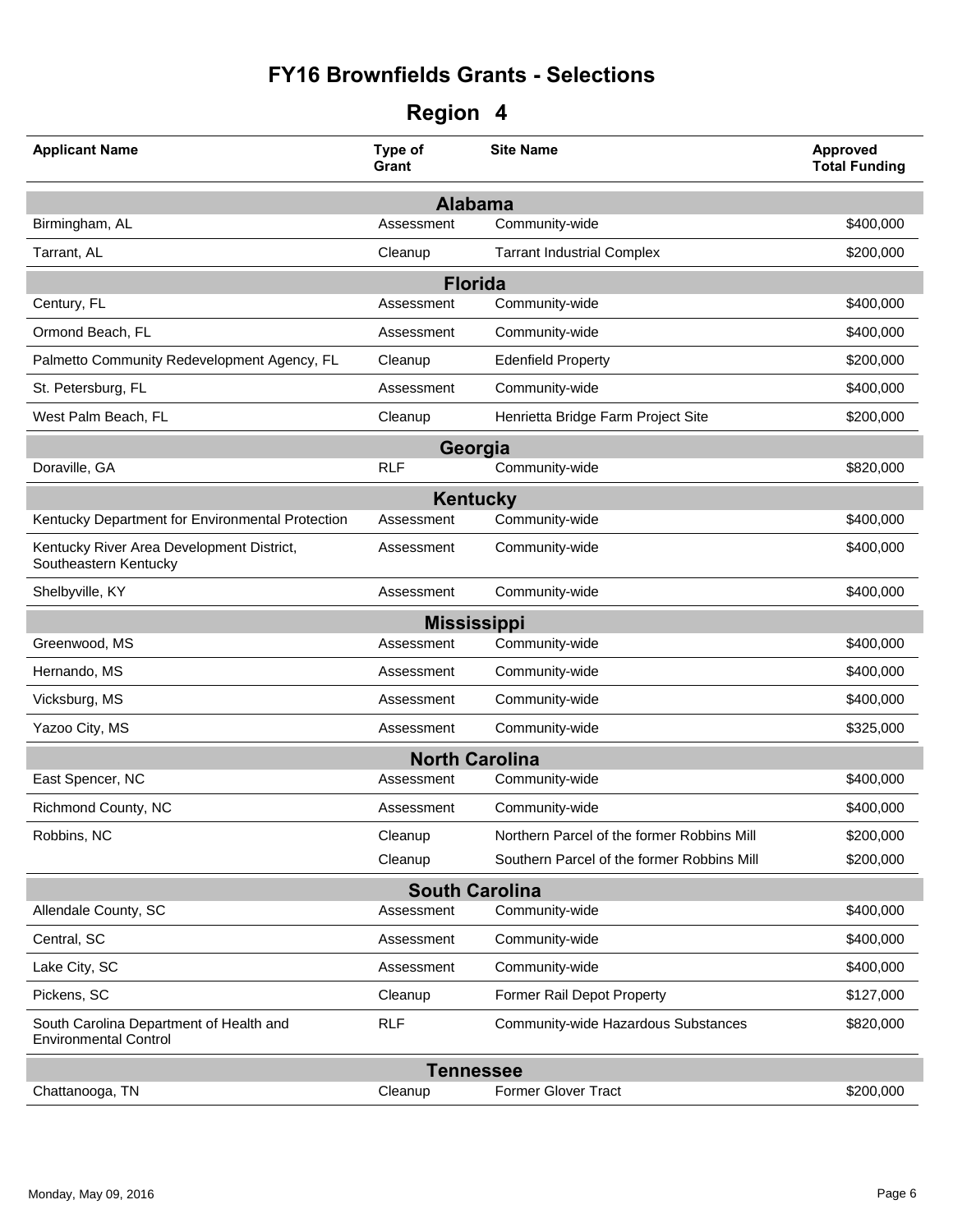| <b>Region 4</b>       |                       |                                                      |                                  |  |  |
|-----------------------|-----------------------|------------------------------------------------------|----------------------------------|--|--|
| <b>Applicant Name</b> | Type of<br>Grant      | <b>Site Name</b>                                     | Approved<br><b>Total Funding</b> |  |  |
|                       | Tennessee (continued) |                                                      |                                  |  |  |
| Knoxville, TN         | Cleanup               | Former McClung Warehouses Property                   | \$150,000                        |  |  |
|                       | Cleanup               | Former Sanitary Laundry and Dry Cleaning<br>Property | \$200,000                        |  |  |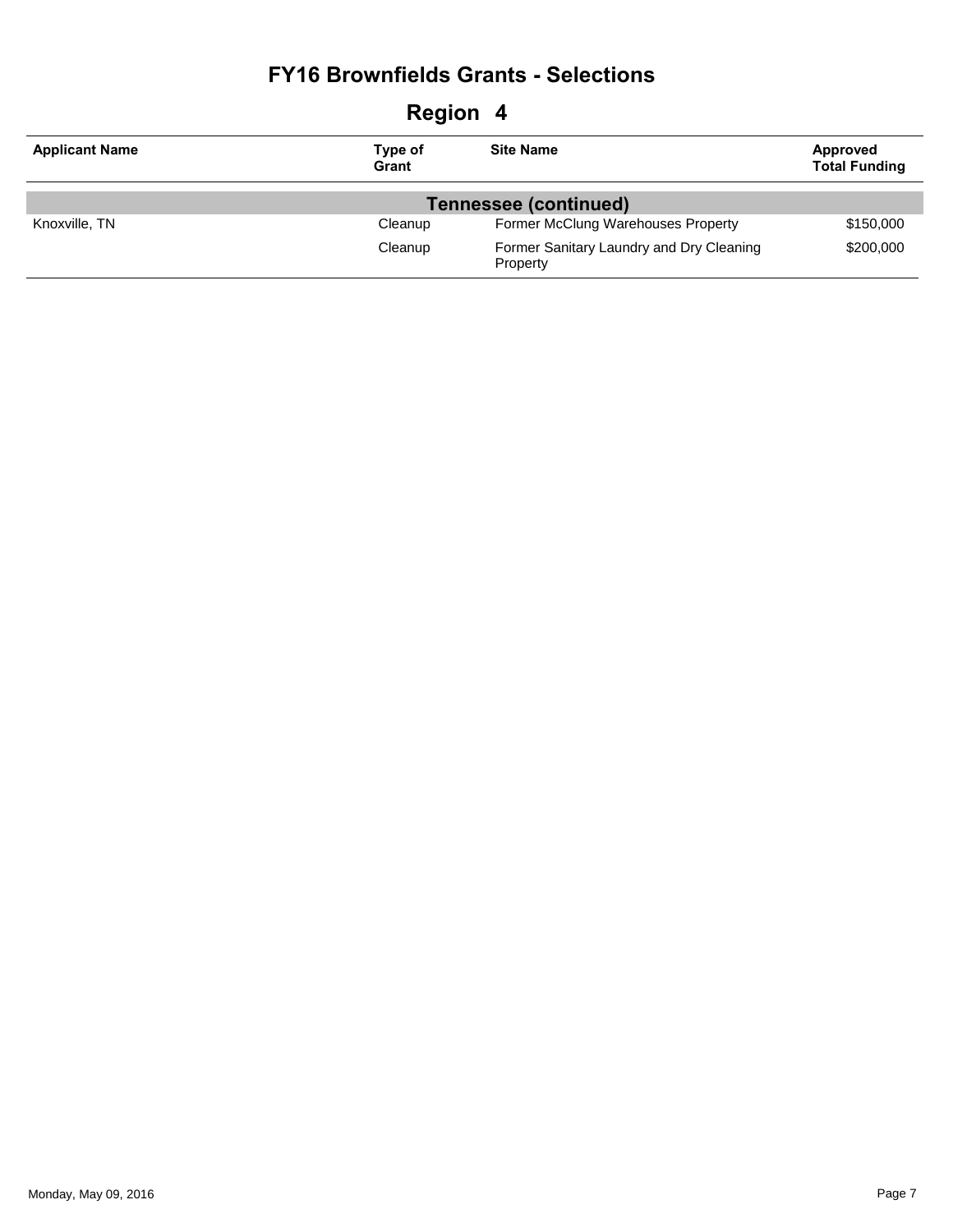| <b>Region</b> |  |
|---------------|--|
|---------------|--|

| <b>Applicant Name</b>                                                                           | Type of<br>Grant | <b>Site Name</b>                         | <b>Approved</b><br><b>Total Funding</b> |
|-------------------------------------------------------------------------------------------------|------------------|------------------------------------------|-----------------------------------------|
|                                                                                                 | <b>Illinois</b>  |                                          |                                         |
| Chicago, IL                                                                                     | Assessment       | Community-wide                           | \$400,000                               |
|                                                                                                 | Indiana          |                                          |                                         |
| River Hills Economic Development District and<br>Regional Planning Commission, Southern Indiana | Assessment       | <b>Assessment Coalition</b>              | \$550,000                               |
|                                                                                                 | <b>Michigan</b>  |                                          |                                         |
| Detroit/Wayne County Port Authority, MI                                                         | <b>RLF</b>       | <b>RLF Coalition</b>                     | \$820,000                               |
| Kalamazoo County Brownfield Redevelopment<br>Authority, MI                                      | Assessment       | Community-wide                           | \$400,000                               |
| Oakland County, MI                                                                              | Assessment       | <b>Assessment Coalition</b>              | \$600,000                               |
| Van Buren County Brownfield Redevelopment<br>Authority, MI                                      | Assessment       | Community-wide                           | \$400,000                               |
|                                                                                                 | <b>Minnesota</b> |                                          |                                         |
| St. Cloud, MN                                                                                   | Assessment       | Community-wide                           | \$400,000                               |
| Virginia, MN                                                                                    | Assessment       | <b>Assessment Coalition</b>              | \$550,000                               |
|                                                                                                 | <b>Ohio</b>      |                                          |                                         |
| Cuyahoga County Land Reutilization Corporation, OH                                              | Assessment       | Community-wide                           | \$400,000                               |
| Dayton, OH                                                                                      | Assessment       | Community-wide                           | \$400,000                               |
| Lorain Port Authority, OH                                                                       | Assessment       | Community-wide Hazardous Substances      | \$200,000                               |
| Northeast Ohio Regional Sewer District, Cleveland,<br>OН                                        | Cleanup          | <b>Cooper Property</b>                   | \$200,000                               |
| Ohio Environmental Protection Agency                                                            | Assessment       | Community-wide Petroleum                 | \$200,000                               |
| Reading, OH                                                                                     | Assessment       | Community-wide                           | \$400,000                               |
| Sandusky, OH                                                                                    | Assessment       | Community-wide                           | \$400,000                               |
| Toledo, OH                                                                                      | <b>RLF</b>       | Community-wide                           | \$820,000                               |
| Zanesville, OH                                                                                  | Assessment       | <b>Assessment Coalition</b>              | \$550,000                               |
|                                                                                                 | <b>Wisconsin</b> |                                          |                                         |
| Racine Redevelopment Authority, WI                                                              | Cleanup          | Former Racine Steel Castings - South Lot | \$200,000                               |
| Redevelopment Authority of the City of Milwaukee, WI                                            | Cleanup          | 27th & Townsend property                 | \$200,000                               |
|                                                                                                 | Cleanup          | 4135 South 6th Street                    | \$200,000                               |
|                                                                                                 | Cleanup          | 400 S. Layton Boulevard                  | \$200,000                               |
| St. Ann Center for Intergenerational Care,<br>Milwaukee, WI                                     | Cleanup          | Bucyrus Campus - East Release Site       | \$200,000                               |
|                                                                                                 | Cleanup          | Bucyrus Campus - West Release Site       | \$200,000                               |
| Wisconsin Department of Natural Resources                                                       | Assessment       | <b>Assessment Coalition</b>              | \$600,000                               |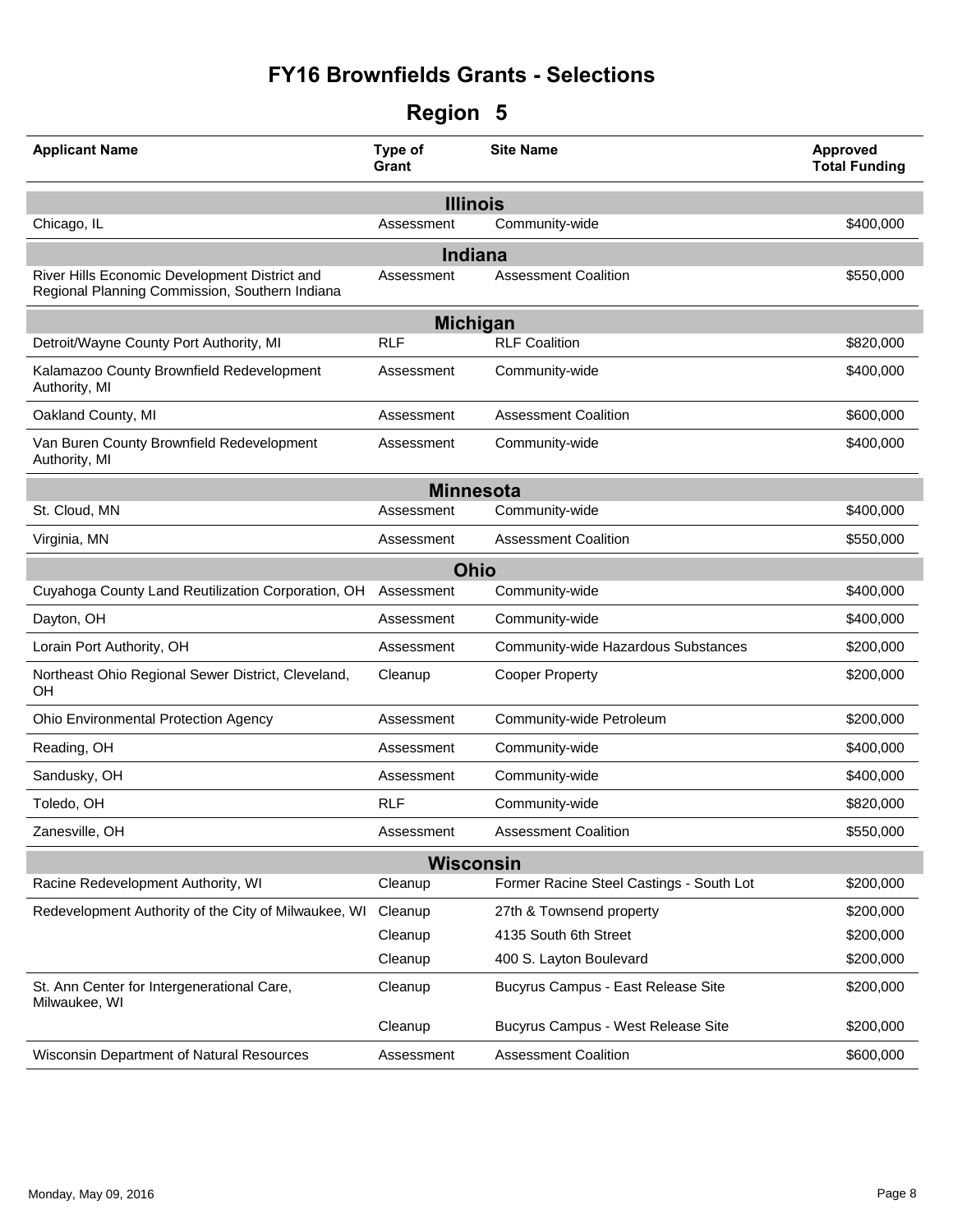| <b>Applicant Name</b>                                                       | Type of<br>Grant | <b>Site Name</b>     | Approved<br><b>Total Funding</b> |
|-----------------------------------------------------------------------------|------------------|----------------------|----------------------------------|
|                                                                             | <b>Arkansas</b>  |                      |                                  |
| Pulaski County, AR                                                          | <b>RLF</b>       | <b>RLF Coalition</b> | \$820,000                        |
| Western Arkansas Planning and Development District Assessment               |                  | Community-wide       | \$400,000                        |
|                                                                             | Louisiana        |                      |                                  |
| South Central Planning & Development Commission,<br>South-Central Louisiana | Assessment       | Community-wide       | \$400,000                        |
|                                                                             | <b>Texas</b>     |                      |                                  |
| Austin, TX                                                                  | <b>RLF</b>       | Community-wide       | \$820,000                        |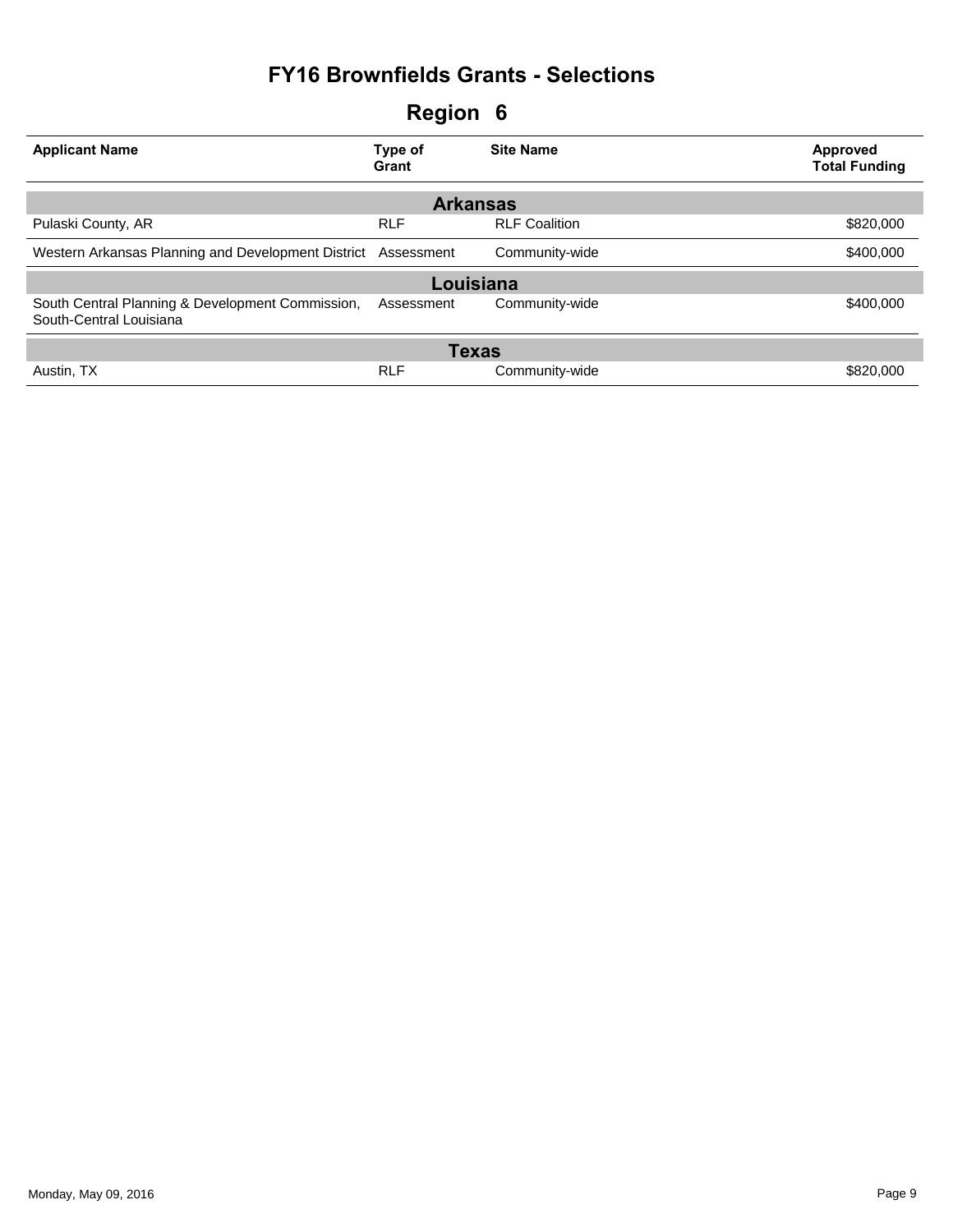| <b>Applicant Name</b>                                                     | Type of<br>Grant | <b>Site Name</b>                | Approved<br><b>Total Funding</b> |
|---------------------------------------------------------------------------|------------------|---------------------------------|----------------------------------|
|                                                                           | <b>lowa</b>      |                                 |                                  |
| Burlington, IA                                                            | Assessment       | Community-wide                  | \$400,000                        |
| Dubuque, IA                                                               | Cleanup          | Blum property                   | \$200,000                        |
| East Central Intergovernmental Association,<br>Northeastern Iowa          | Assessment       | <b>Assessment Coalition</b>     | \$550,000                        |
| Waterloo, IA                                                              | Assessment       | Community-wide                  | \$400,000                        |
|                                                                           | <b>Missouri</b>  |                                 |                                  |
| Hardesty Renaissance Economic Development<br>Corporation, Kansas City, MO | Cleanup          | <b>Hardesty Federal Complex</b> | \$200,000                        |
| North Central Missouri Regional Water Commission,<br>Sullivan County, MO  | Cleanup          | East Locust Creek Reservoir     | \$96,754                         |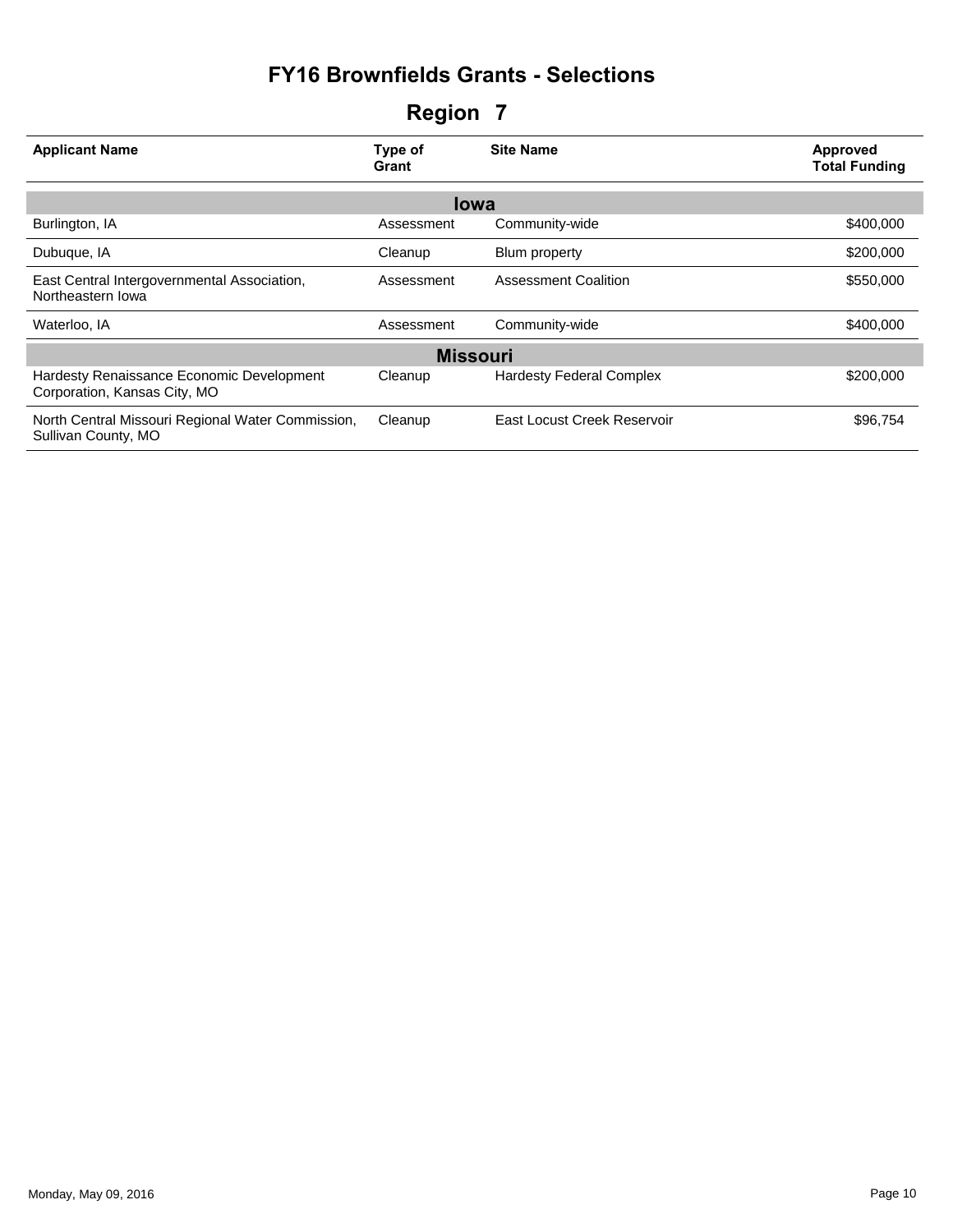| Region | 8 |
|--------|---|
|--------|---|

| <b>Applicant Name</b>                                                        | Type of<br>Grant | <b>Site Name</b>                                         | Approved<br><b>Total Funding</b> |  |  |  |
|------------------------------------------------------------------------------|------------------|----------------------------------------------------------|----------------------------------|--|--|--|
| <b>Colorado</b>                                                              |                  |                                                          |                                  |  |  |  |
| Colorado Department of Local Affairs, Las Animas,<br>CO                      | Cleanup          | Fort Lyon Buildings 503, 504, and 507 (Officer's<br>Row) | \$132,800                        |  |  |  |
|                                                                              | Cleanup          | Fort Lyon Buildings 7 and 508                            | \$73,600                         |  |  |  |
| Lakewood Housing Authority, CO                                               | Cleanup          | 5800 West Alameda site                                   | \$200,000                        |  |  |  |
| <b>Montana</b>                                                               |                  |                                                          |                                  |  |  |  |
| Confederated Salish and Kootenai Tribes of the<br><b>Flathead Nation, MT</b> | Assessment       | Community-wide Hazardous Substances                      | \$200,000                        |  |  |  |
| Kalispell, MT                                                                | Assessment       | Community-wide                                           | \$400,000                        |  |  |  |
| <b>North Dakota</b>                                                          |                  |                                                          |                                  |  |  |  |
| Fargo, ND                                                                    | Assessment       | Community-wide                                           | \$400,000                        |  |  |  |
| Standing Rock Sioux Tribe, ND                                                | Cleanup          | Old Sitting Bull College                                 | \$200,000                        |  |  |  |
|                                                                              | Cleanup          | <b>Old Fort Yates School</b>                             | \$200,000                        |  |  |  |
| <b>Utah</b>                                                                  |                  |                                                          |                                  |  |  |  |
| Centro Civico Mexicano, Salt Lake City, UT                                   | Cleanup          | Centro Civico Mexicano                                   | \$200,000                        |  |  |  |
| Provo, UT                                                                    | Assessment       | Community-wide                                           | \$400,000                        |  |  |  |
| Uintah Basin Association of Governments, Duchesne<br>County, UT              | Assessment       | <b>Assessment Coalition</b>                              | \$550,000                        |  |  |  |
| Wyoming                                                                      |                  |                                                          |                                  |  |  |  |
| Casper, WY                                                                   | Assessment       | Community-wide                                           | \$400,000                        |  |  |  |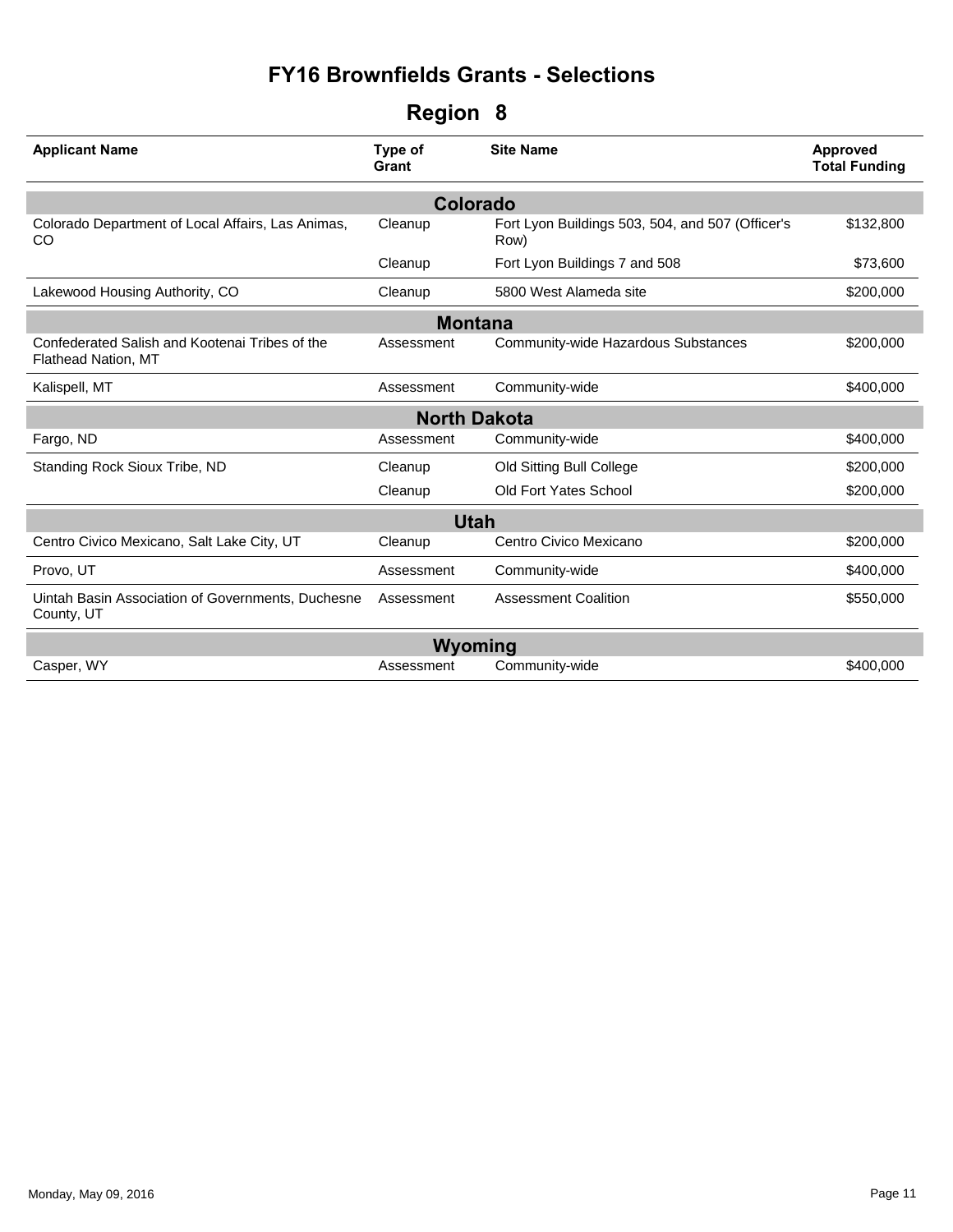| <b>Applicant Name</b>                                 | Type of<br>Grant | <b>Site Name</b>                                                  | Approved<br><b>Total Funding</b> |  |  |  |
|-------------------------------------------------------|------------------|-------------------------------------------------------------------|----------------------------------|--|--|--|
| Arizona                                               |                  |                                                                   |                                  |  |  |  |
| Industrial Development Authority of Gila County, AZ   | Assessment       | Community-wide                                                    | \$400,000                        |  |  |  |
| <b>California</b>                                     |                  |                                                                   |                                  |  |  |  |
| Association of Bay Area Governments, CA               | Assessment       | <b>Assessment Coalition</b>                                       | \$550,000                        |  |  |  |
| Mt. Shasta, CA                                        | Cleanup          | The Landing Commerce Park Mt. Shasta (Old<br>Mill) - Central Area | \$200,000                        |  |  |  |
| Nevada City, CA                                       | Cleanup          | Providence Mine: Mining Features Area                             | \$200,000                        |  |  |  |
| Richmond, CA                                          | Assessment       | Community-wide                                                    | \$400,000                        |  |  |  |
| Sonoma County Community Development<br>Commission, CA | Assessment       | Community-wide                                                    | \$392,000                        |  |  |  |
| <b>Nevada</b>                                         |                  |                                                                   |                                  |  |  |  |
| Henderson, NV                                         | Assessment       | <b>Assessment Coalition</b>                                       | \$550,000                        |  |  |  |